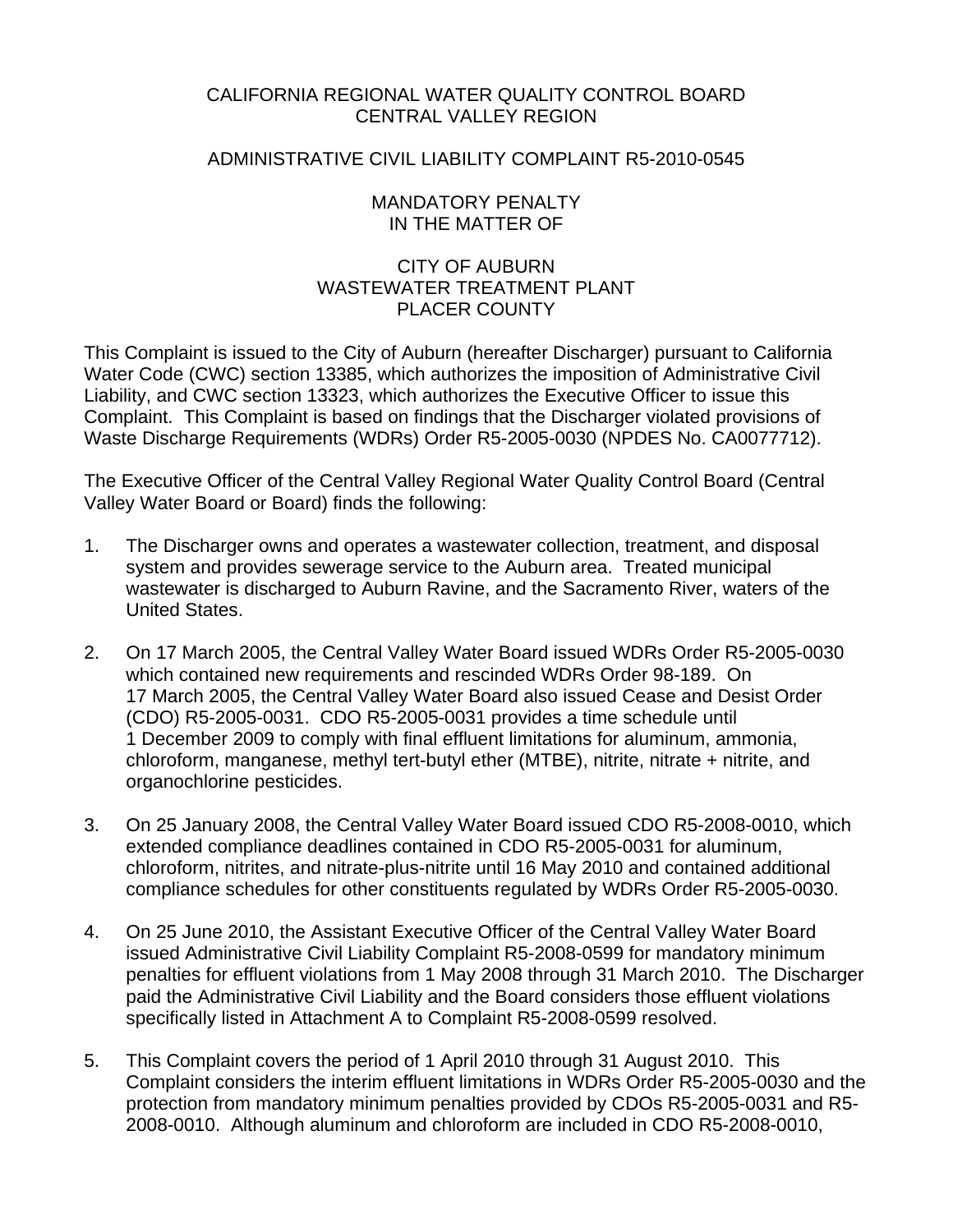these constituents are subject to mandatory minimum penalties because more than five years have elapsed from the adoption of CDO R5-2005-0010. On 1 October 2010, amended 7 October 2010, Central Valley Water Board staff issued the Discharger a draft Record of Violations. After discussing the matter on 19 October 2010, the Discharger responded on 25 October 2010 and stated that they would not contest the violations.

6. CWC section 13385(h) and (i) require assessment of mandatory penalties and state, in part, the following:

CWC section 13385(h)(1) states:

Notwithstanding any other provision of this division, and except as provided in subdivisions  $(i)$ ,  $(k)$ , and  $(l)$ , a mandatory minimum penalty of three thousand dollars (\$3,000) shall be assessed for each serious violation.

CWC section 13385 (h)(2) states:

For the purposes of this section, a "serious violation" means any waste discharge that violates the effluent limitations contained in the applicable waste discharge requirements for a Group II pollutant, as specified in Appendix A to Section 123.45 of Title 40 of the Code of Federal Regulations, by 20 percent or more or for a Group I pollutant, as specified in Appendix A to Section 123.45 of Title 40 of the Code of Federal Regulations, by 40 percent or more.

CWC section 13385 subdivision (i)(1) states, in part:

Notwithstanding any other provision of this division, and except as provided in subdivisions (j), (k), and (l), a mandatory minimum penalty of three thousand dollars (\$3,000) shall be assessed for each violation whenever the person does any of the following four or more times in any period of six consecutive months, except that the requirement to assess the mandatory minimum penalty shall not be applicable to the first three violations:

- A) Violates a waste discharge requirement effluent limitation.
- B) Fails to file a report pursuant to Section 13260.
- C) Files an incomplete report pursuant to Section 13260.
- D) Violates a toxicity effluent limitation contained in the applicable waste discharge requirements where the waste discharge requirements do not contain pollutant-specific effluent limitations for toxic pollutants.
- 7. CWC section 13323 states, in part:

Any executive officer of a regional board may issue a complaint to any person on whom administrative civil liability may be imposed pursuant to this article. The complaint shall allege the act or failure to act that constitutes a violation of law, the provision authorizing civil liability to be imposed pursuant to this article, and the proposed civil liability.

8. WDRs Order R5-2005-0030 Effluent Limitations B.4., include, in part, the following effluent limitations: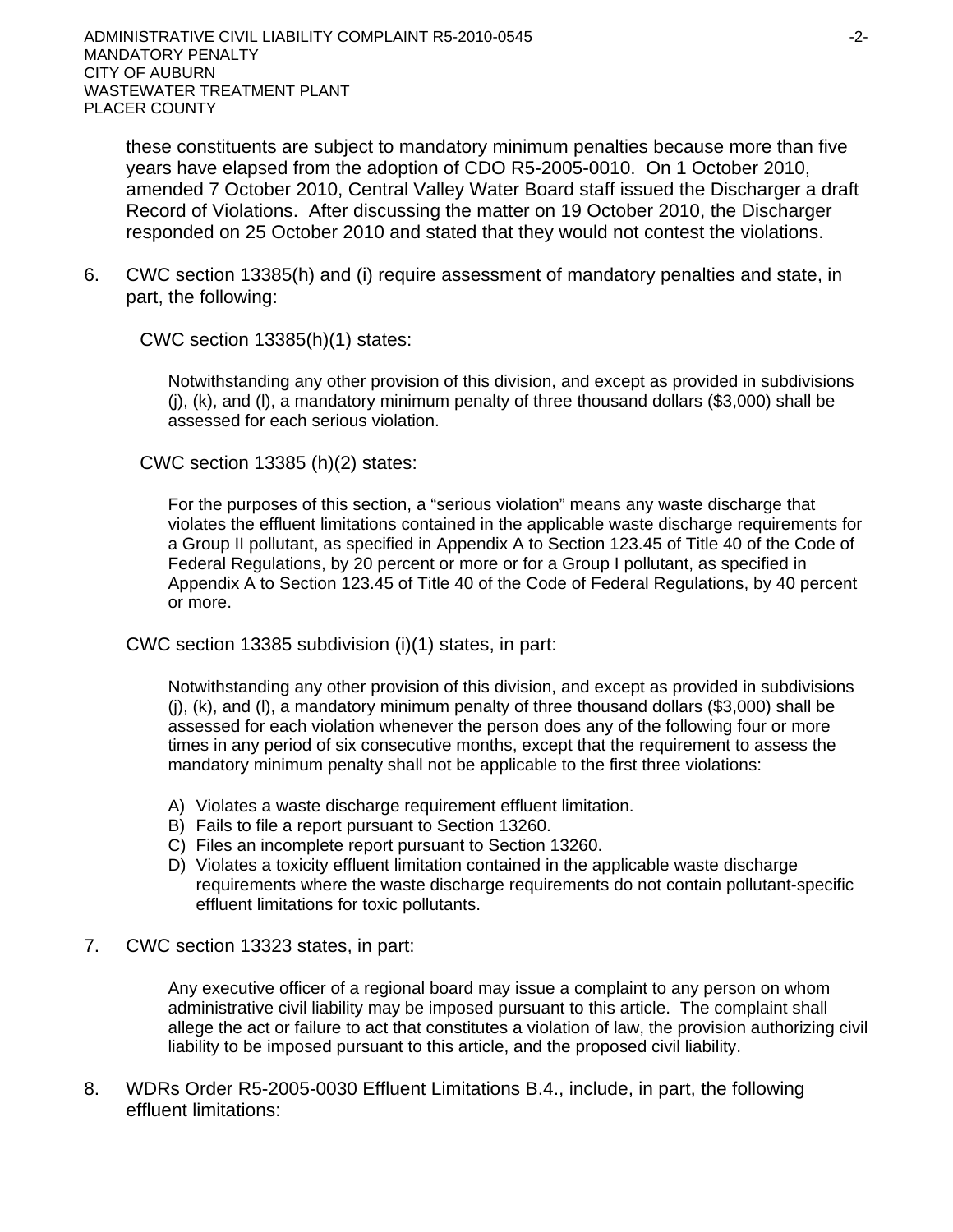|                       |                      |         |               |         |         | Instantaneou |
|-----------------------|----------------------|---------|---------------|---------|---------|--------------|
|                       |                      | Average | Average       | Average | Average | s            |
| Constituents          | Units                | Monthly | 4-Day         | Daily   | 1-Hour  | Maximum      |
| Aluminum <sup>1</sup> | $\mu$ g/L<br>lbs/day | 71      | $\sim$ $\sim$ | 140     | $- -$   | $- -$        |
|                       |                      | 0.99    | $- -$         | 2.0     | $- -$   | $- -$        |
| Chloroform            | µg/L                 | 1.1     | $- -$         | $- -$   | --      | --           |
|                       | lbs/day              | 0.015   | --            | --      | --      | $- -$        |

### The effluent shall not exceed the following limitations (from **1 December 2009** forward):

1 Acid-soluble or total.

2 Based upon a design treatment capacity of 1.67 mgd [x µg/L X (1 mg/1000 µg) X 8.345 X 1.67 mgd = y lbs/day].

- 9. According to the Discharger's self-monitoring reports, the Discharger committed six (6) serious Group I violations of the above effluent limitations contained in WDRs Order R5-2005-0030 during the period beginning 1 April 2010 and ending 31 August 2010. These violations are defined as serious because measured concentrations of Group I constituents exceeded maximum prescribed levels in WDRs Order R5-2005-0030 by forty percent or more. The mandatory minimum penalty for these serious violations is **eighteen thousand dollars (\$18,000)**.
- 10. According to the Discharger's self-monitoring reports, the Discharger committed nine (9) serious Group II violations of the above effluent limitations contained in WDRs Order R5-2005-0030 during the period beginning 1 April 2010 and ending 31 August 2010. These violations are defined as serious because measured concentrations of Group II constituents exceeded maximum prescribed levels in WDRs Order R5-2005-0030 by twenty percent or more. The mandatory minimum penalty for these serious violations is **twenty-seven thousand dollars (\$27,000)**.
- 11. According to the Discharger's self-monitoring reports, the Discharger committed six (6) non-serious violations of the above effluent limitations contained in Order R5-2005-0030 during the period beginning 1 April 2010 and ending 31 August 2010. The six nonserious violations are subject to mandatory penalties under CWC section 13385 subdivision (i)(1) because these violations were preceded by three or more similar violations within a six-month period. The mandatory minimum penalty for these nonserious violations is **eighteen thousand dollars (\$18,000)**.
- 12. The total amount of the mandatory penalties assessed for the cited effluent violations is **sixty-three thousand dollars (\$63,000).** A detailed list of the cited effluent violations is included in Attachment A, a part of this Complaint. This Complaint addresses administrative civil liability for violations that are specifically identified in Attachment A.
- 13. Issuance of this Administrative Civil Liability Complaint to enforce CWC Division 7, Chapter 5.5 is exempt from the provisions of the California Environmental Quality Act (Pub. Resources Code section 21000 et seq.), in accordance with California Code of Regulations, title 14, section 15321(a)(2).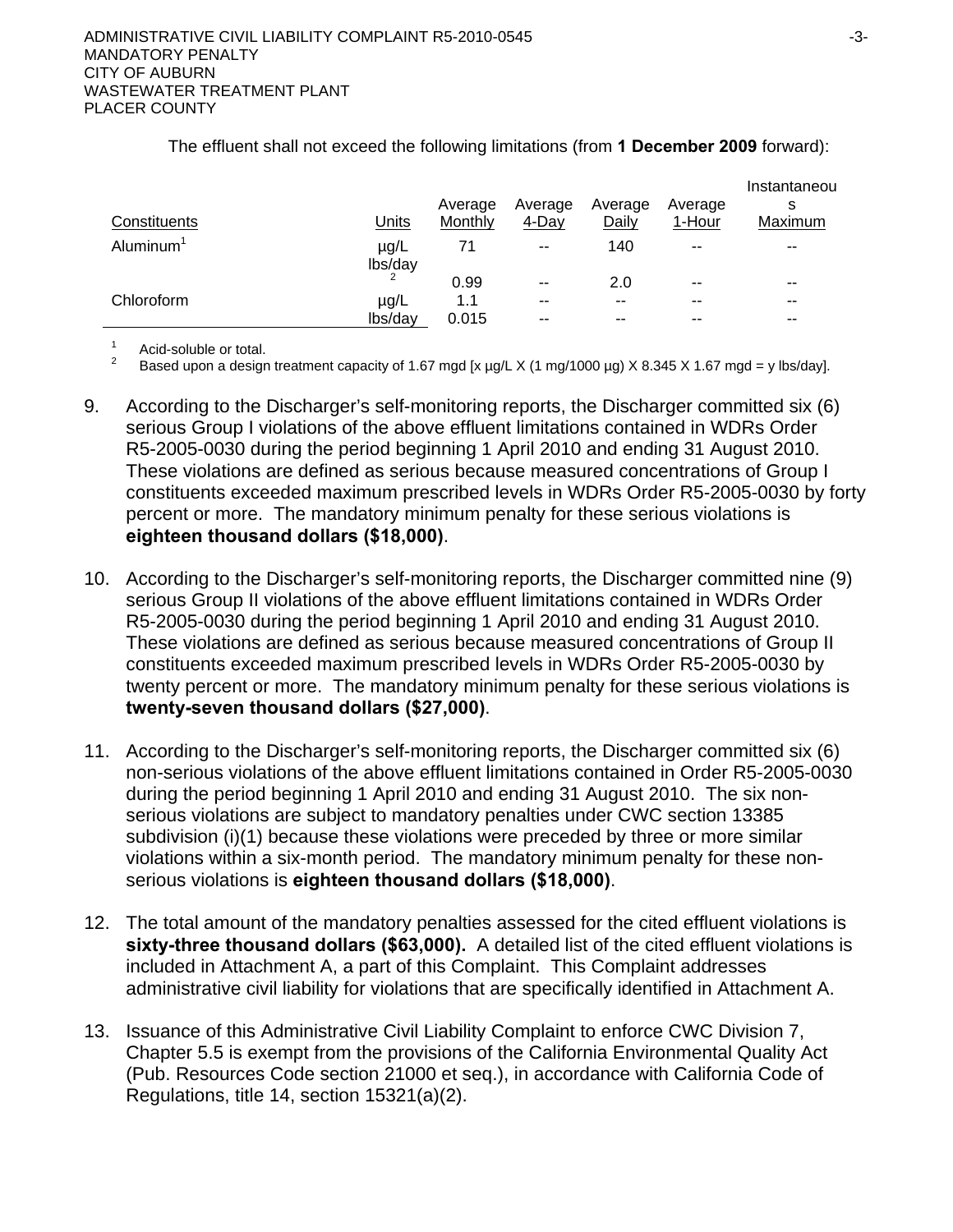# **THE CITY OF AUBURN IS HEREBY GIVEN NOTICE THAT:**

- 1. The Executive Officer of the Central Valley Water Board proposes that the Discharger be assessed an Administrative Civil Liability in the amount of **sixty-three thousand dollars (\$63,000)**.
- 2. A hearing on this matter will be held at the Central Valley Water Board meeting scheduled on **2/3/4 February 2011**, unless the Discharger does one of the following by **6 December 2010**:
	- a) Waives the hearing by completing the attached form (checking off the box next to Option 1) and returning it to the Central Valley Water Board, along with payment for the proposed civil liability of **sixty-three thousand dollars (\$63,000)**; or
	- b) The Central Valley Water Board agrees to postpone any necessary hearing after the Discharger requests to engage in settlement discussions by checking off the box next to Option #2 on the attached form, and returns it to the Board along with a letter describing the issues to be discussed; or
	- c) The Central Valley Water Board agrees to postpone any necessary hearing after the Discharger requests a delay by checking off the box next to Option #3 on the attached form, and returns it to the Board along with a letter describing the issues to be discussed.
- 3. If a hearing on this matter is held, the Central Valley Water Board will consider whether to affirm, reject, or modify the proposed Administrative Civil Liability, or whether to refer the matter to the Attorney General for recovery of judicial civil liability.

If this matter proceeds to hearing, the Executive Officer reserves the right to amend the proposed amount of civil liability to conform to the evidence presented, including but not limited to, increasing the proposed amount to account for the costs of enforcement (including staff, legal and expert witness costs) incurred after the date of the issuance of this Complaint through completion of the hearing.

> Original Signed by Frederick Moss for PAMELA C. CREEDON, Executive Officer

> > 4 November 2010

DATE

Attachment A: Record of Violations BLH: 1 Nov 2010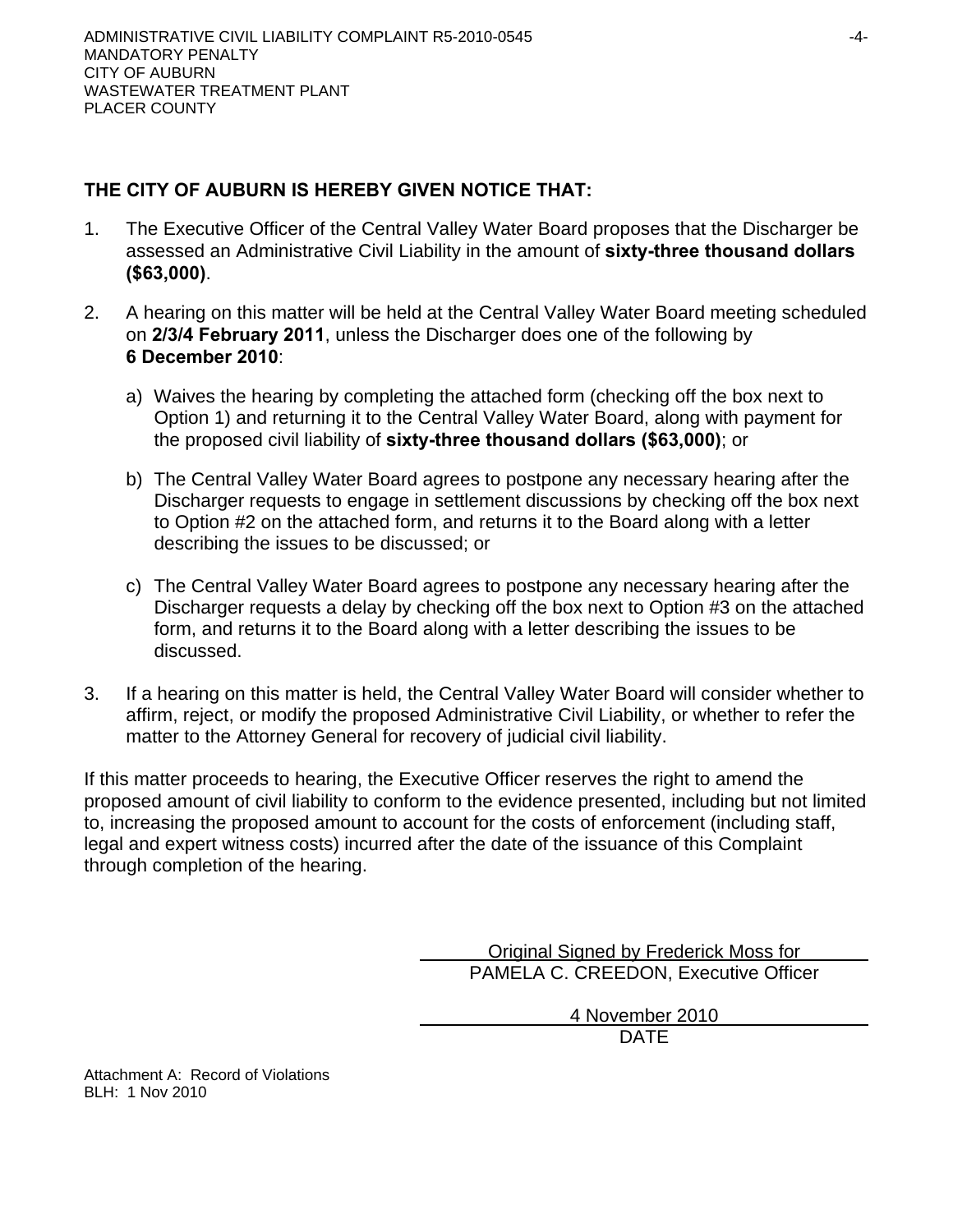### **WAIVER FORM FOR ADMINISTRATIVE CIVIL LIABILITY COMPLAINT**

By signing this waiver, I affirm and acknowledge the following:

I am duly authorized to represent the City of Auburn (hereafter Discharger) in connection with Administrative Civil Liability Complaint R5-2010-0545 (hereafter Complaint). I am informed that California Water Code section 13323, subdivision (b), states that, "a hearing before the regional board shall be conducted within 90 days after the party has been served. The person who has been issued a complaint may waive the right to a hearing."

### **□** *(OPTION 1: Check here if the Discharger waives the hearing requirement and will pay in full.)*

- a. I hereby waive any right the Discharger may have to a hearing before the Central Valley Water Board.
- b. I certify that the Discharger will remit payment for the proposed civil liability in the full amount of **sixtythree thousand dollars (\$63,000)** by check that references "ACL Complaint R5-2010-0545" made payable to the *State Water Pollution Cleanup and Abatement Account*. Payment must be received by the Central Valley Water Board by **6 December 2010**.
- c. I understand the payment of the above amount constitutes a proposed settlement of the Complaint, and that any settlement will not become final until after a 30-day public notice and comment period. Should the Central Valley Water Board receive significant new information or comments during this comment period, the Central Valley Water Board's Executive Officer may withdraw the complaint, return payment, and issue a new complaint. I also understand that approval of the settlement will result in the Discharger having waived the right to contest the allegations in the Complaint and the imposition of civil liability.
- d. I understand that payment of the above amount is not a substitute for compliance with applicable laws and that continuing violations of the type alleged in the Complaint may subject the Discharger to further enforcement, including additional civil liability.

**□** *(OPTION 2: Check here if the Discharger waives the 90-day hearing requirement in order to engage in settlement discussions***.)** I hereby waive any right the Discharger may have to a hearing before the Central Valley Water Board within 90 days after service of the complaint, but I reserve the ability to request a hearing in the future. I certify that the Discharger will promptly engage the Central Valley Water Board Prosecution Team in settlement discussions to attempt to resolve the outstanding violation(s). By checking this box, the Discharger requests that the Central Valley Water Board delay the hearing so that the Discharger and the Prosecution Team can discuss settlement. It remains within the discretion of the Central Valley Water Board to agree to delay the hearing. Any proposed settlement is subject to the conditions described above under "Option 1."

**□** *(OPTION 3: Check here if the Discharger waives the 90-day hearing requirement in order to extend the hearing date and/or hearing deadlines. Attach a separate sheet with the amount of additional time requested and the rationale.)* I hereby waive any right the Discharger may have to a hearing before the Central Valley Water Board within 90 days after service of the complaint. By checking this box, the Discharger requests that the Central Valley Water Board delay the hearing and/or hearing deadlines so that the Discharger may have additional time to prepare for the hearing. It remains within the discretion of the Central Valley Water Board to approve the extension.

(Print Name and Title)

(Signature)

(Date)